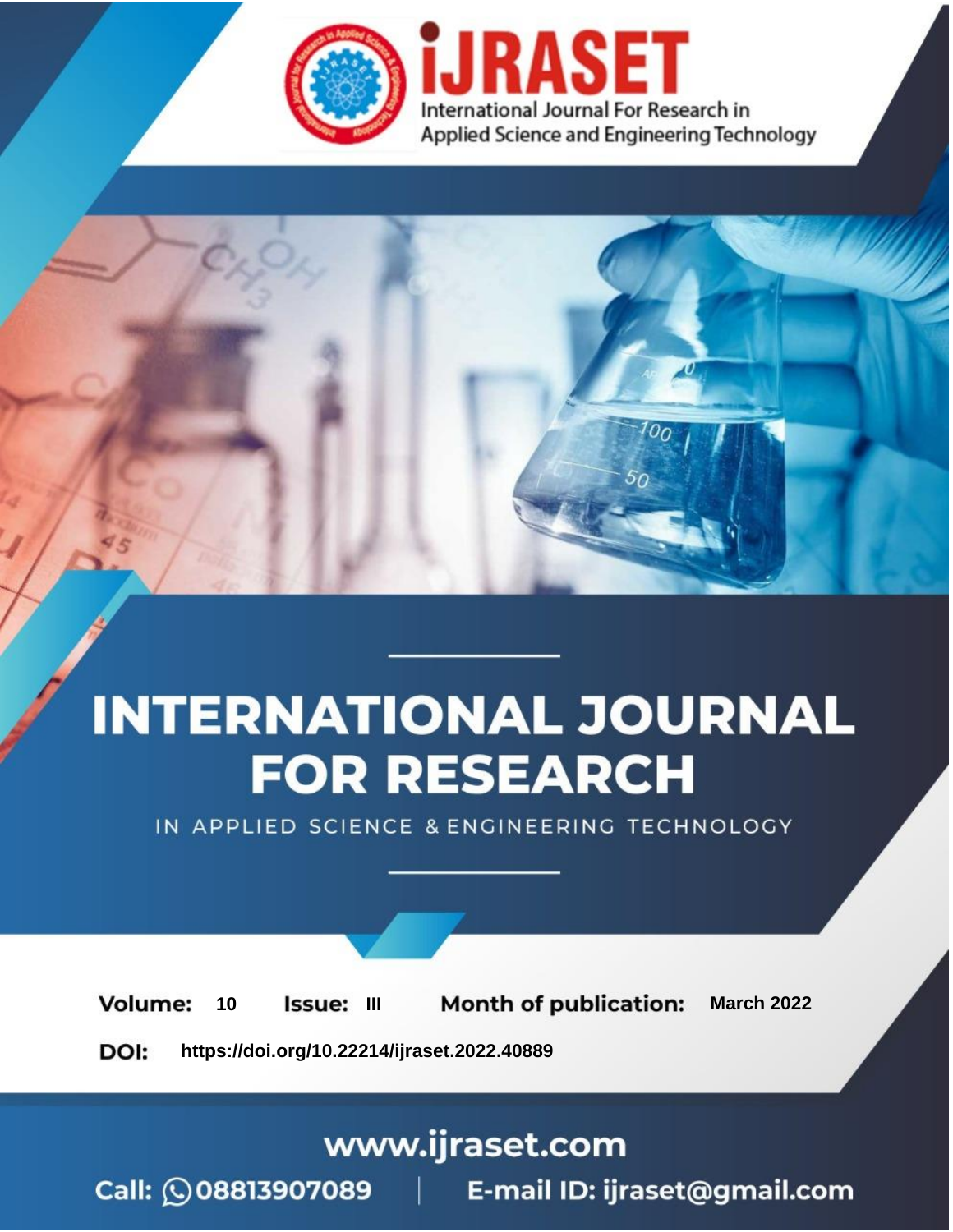

## **Artificial Intelligence and Software Engineering: Status, Future Trend, and Its Interaction**

Shyamal Prajapati<sup>1</sup>, Bhagirath Prajapati<sup>2</sup>, Sudhir Vegad<sup>3</sup>, Gunvantsinh Gohil<sup>4</sup>

*1, <sup>2</sup>Dept of Computer Engineering, ADIT, Karamsad* <sup>3</sup>*Dept. of Information Technology, ADIT, Karamsad <sup>4</sup>College of Agril. Engg. & Tech., JAU, Junagadh*

*Abstract: Artificial Intelligence and Software Engineering are the two fields of computer science that have many commonalities. Both fields deal with modelling and real-world problems. Both the fields of computer science have different characteristics, benefits, and limitations. There are many possibilities that the researcher may apply the available methods, tools, and techniques of Artificial Intelligence to Software Engineering and vice versa in a manner that good things, characteristics, and advantages of both fields are consumed, and limitations may be neglected. An intersection area between AI and SE is found during its applicability, which forms the relation between AI and SE. This article gives a short overview about these disciplines, describes some current topics against the background of common points of contact, and discusses the factors that come while communicating between AI and SE.*

*Keywords: Artificial Intelligence, Software Engineering, Interaction, aspects.*

#### **I. INTRODUCTION**

Artificial Intelligence (AI) and Software Engineering (SE) have developed separately without much exchange of research results during the last decades. In AI, it's researched techniques for the computations that created it attainable to understand, reason, and act. Whereas Research in SE was concerned with supporting human beings to develop better software faster.

Nowadays, several research directions of each discipline are coming back together to make new research areas. Software Agents play a crucial role as research objects in Distributed AI (DAI) also as in agent-oriented software package engineering (AOSE). Knowledge-Based Systems (KBS) are being studied for Learning Software Organizations (LSO) also known as knowledge engineering. Ambient Intelligence (AmI) may be a new research space for distributed, non-intrusive, and intelligent software package systems each from the direction of the way to build these systems and as the way to form the collaboration between ambient systems. Computational Intelligence (CI) plays a pivotal role in the study concerning software evaluation or project management also as knowledge discovery in databases or machine learning. Additionally, while research is still in the early stages, preliminary studies may be showing that the advent of COVID has also increased interest in AI, as people get used to the reduced human element in all levels of society and the increased use of automation [1][31].

Furthermore, in the last five to ten years many books, journals, and conferences have focused on the intersection between AI and SE.

#### **II. ARTIFICIAL INTELLIGENCE**

Artificial intelligence is the field of computer science that aims to create intelligent machines. AI research is particularly technical and specialised, and deeply divided into subfields that usually fail to communicate with one another.

#### *A. Aspects of Artificial Intelligence*

Before discussing computer science, let's incorporate understanding and analysing visual scenes, speaking, computing arithmetic and logic operations, having memory, interminably inferring for generalization of human intelligence. The history of Artificial Intelligence computing element is sort of a biological artificial vegetative cell - neuron. AI involves a history for much longer than is often assumed, in fields from science and philosophy locomoting all the manner back to ancient Greece [2]. AI has gone through numerous ebb and floods since its foundation in the 1950s, cited AI "summers and winters" [3]. Despite the time frame the sector has existed, there is still no commonly accepted definition [4] [5] [6].

Defining Artificial Intelligence is not considered a problem yet. However, as several scientific ideas solely get true definitions once they have matured enough, rather than their conception, and given the intricacy and breadth of AI, one cannot expect AI to possess definition, however.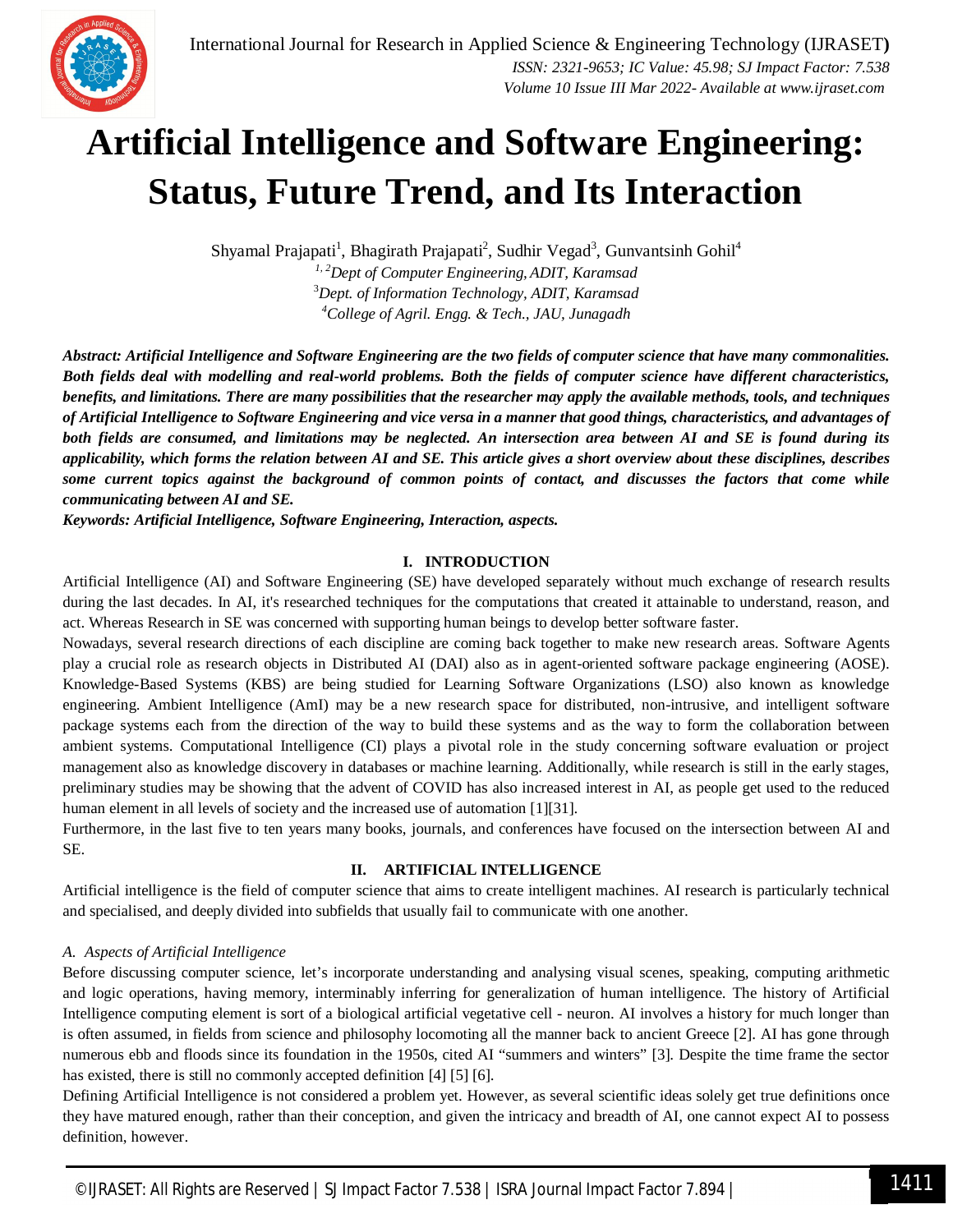

### International Journal for Research in Applied Science & Engineering Technology (IJRASET**)**

 *ISSN: 2321-9653; IC Value: 45.98; SJ Impact Factor: 7.538 Volume 10 Issue III Mar 2022- Available at www.ijraset.com*

Still, this doesn't mean that the subject should ought to be unnoticed, particularly with the recent advancements in the sector [7]. However, without a transparent definition of the term, "It is difficult for policymakers to assess what AI systems will be able to do in the foreseeable future, and how the field may get there.

There is no common framework to determine which kinds of AI systems are even desirable" [4]. Related concern has been shared by Monett and Lewis (2018), that that "theories of intelligence and the goal of Artificial Intelligence have been the source of much confusion both within the field and among the general public". Intelligence generally means "the ability to solve hard problems" [8]. Modern iteration of AI owes to Alan Mathison Turing [30] [9] and the Dartmouth conference in 1956, where the term "Artificial Intelligence" was formally coined and outlined by John McCarthy at the time as "the science and engineering of making intelligent machines." Russel and Norvig [3] acknowledged it as the "The birth of Artificial Intelligence." [32] Winston and Prendergast referred as "The study of computations that create it attainable to understand, reason and act". Today, most of the AI is applied to simulate natural intelligence to untangle issues and decision-making approaches. Hendler [10] aforesaid, "Systems are good science". AI is not solely restricted to the flexibility to recognise ideas, understand objects or to execute some complicated motor skills of humans, however it is the potential to have interaction, multi-step reasoning, to grasp that means of tongue, to design initiate artefacts, to get novel plans that deliver the goods goals, and even to answer their own reasoning [11]. This human-like acumen is usually referred to as sturdy AI [12]. With the range of opinions on what AI is, lacking agreement on standard research makes it extremely difficult for the domain to take care of healthy growth [13].

Wahlster [14] clarifies that AI has two different types of goals, one motivated by cognitive science, the other by the engineering sciences (Fig. 1).



Fig. 1 AI and related areas

A further sub-division (Richter [15] and Abecker [16]) of AI into sub-fields, methods, and techniques is shown in Fig. 2.



Fig. 2 AI Methods and Techniques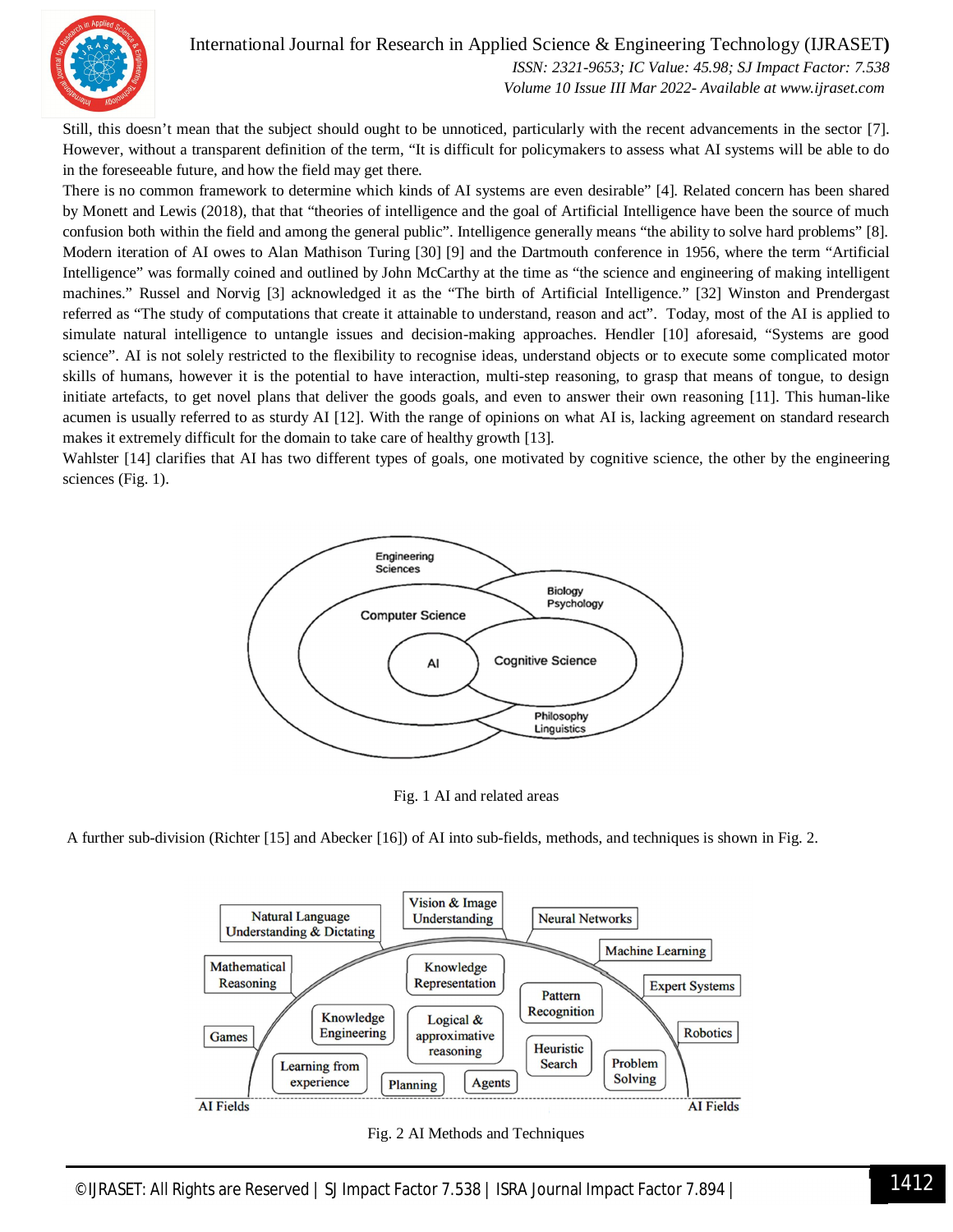

#### *B. AI Functions*

For the needs of this systematic literature review, functions of AI as delineated by Dejoux and L´eon [17]. The broad contrast of functions is shown in Table 1.

| Table 1. Functions of AI          |                                                                                                                            |                                                                                                        |
|-----------------------------------|----------------------------------------------------------------------------------------------------------------------------|--------------------------------------------------------------------------------------------------------|
| Title                             | Description                                                                                                                | Example                                                                                                |
| Expert Systems (ES)               | Designed to simulate the problem-solving<br>behaviour of a human                                                           | Dendral: Expert system used for<br>chemical<br>analysis<br>predict<br>to<br>molecular structure.       |
| Machine Learning                  | Automatically refines its methods and<br>improves its results as it gets more data.                                        | Some<br>of<br>advanced<br>most<br>recommendation systems <i>i.e.</i><br>Google, You Tube, Spotify, etc |
| Robotics                          | Concerned with the<br>generation<br>of<br>computer-controlled motions of physical<br>objects in a wide variety of settings | Service Robots                                                                                         |
| Natural<br>Language<br>processing | Designed to understand and analyse<br>language as used by humans. NLP is the<br>base for AI powered Speech recognition.    | Intelligent agent i.e., Apple Siri,<br>Google Assistant, Amazon Alexa                                  |
| <b>Machine Vision</b>             | The analysis of images using algorithmic<br>inspection.                                                                    | The computer vision used to help<br>drive autonomous vehicles.                                         |
| Speech Recognition                | Can be understood as an approach that<br>deals with the translation of spoken words<br>into the text.                      | Dictate<br>Google<br>speech<br>uses<br>recognition to convert spoken words<br>into text                |

At present, studies are demonstrating the potential opportunities of adopting AI in a substantial selection of fields, with manufacturing, digital marketing, and health sector significant educational interest [18]. In manufacturing, factories are doubtless to broadly use AI as product automation will increase and industries use AI extensively and cyber physical systems [19]. Healthcare researchers propose exploitation AI systems joined to sensors placed on humans to watch and record their health [20]. For digital marketing, Juniper Research [18] predicts that demand prognostication exploitation AI can over triple between 2019 and 2023 with chatbot interactions reaching 22 billion within the same year from current levels of 2.6 billion. Borges et al. [21] found that the strategic use of AI had not been well explored yet and created a preliminary conceptual framework to aid managers in exploring that. Karger [22] was a first attempt to investigate how block chain and AI could combine. However, these opportunities are solely out there if one will perceive what AI is.

Artificial intelligence faces several problems and limitations. The main problems of AI embody such traits as reasoning, knowledge, planning, learning, communication, perception, and ability to manoeuvre and manipulate objects. General intelligence or strong AI remains among the field's long-term goals. To date, all the traits and aspects of human intelligence have not been captured. Currently, Artificial Intelligence rather appears to target domain specific applications that do not need the total extent of AI capabilities.

#### **III. SOFTWARE ENGINEERING (SE)**

It has been noted that AI technology has tended to "become a somewhat broad church where many forms of automation and limited intelligent machines are labelled as AI" [23]. There is a gap there for researchers to give more clarity in defining AI, even if that means redefining it away from traditional human intelligence.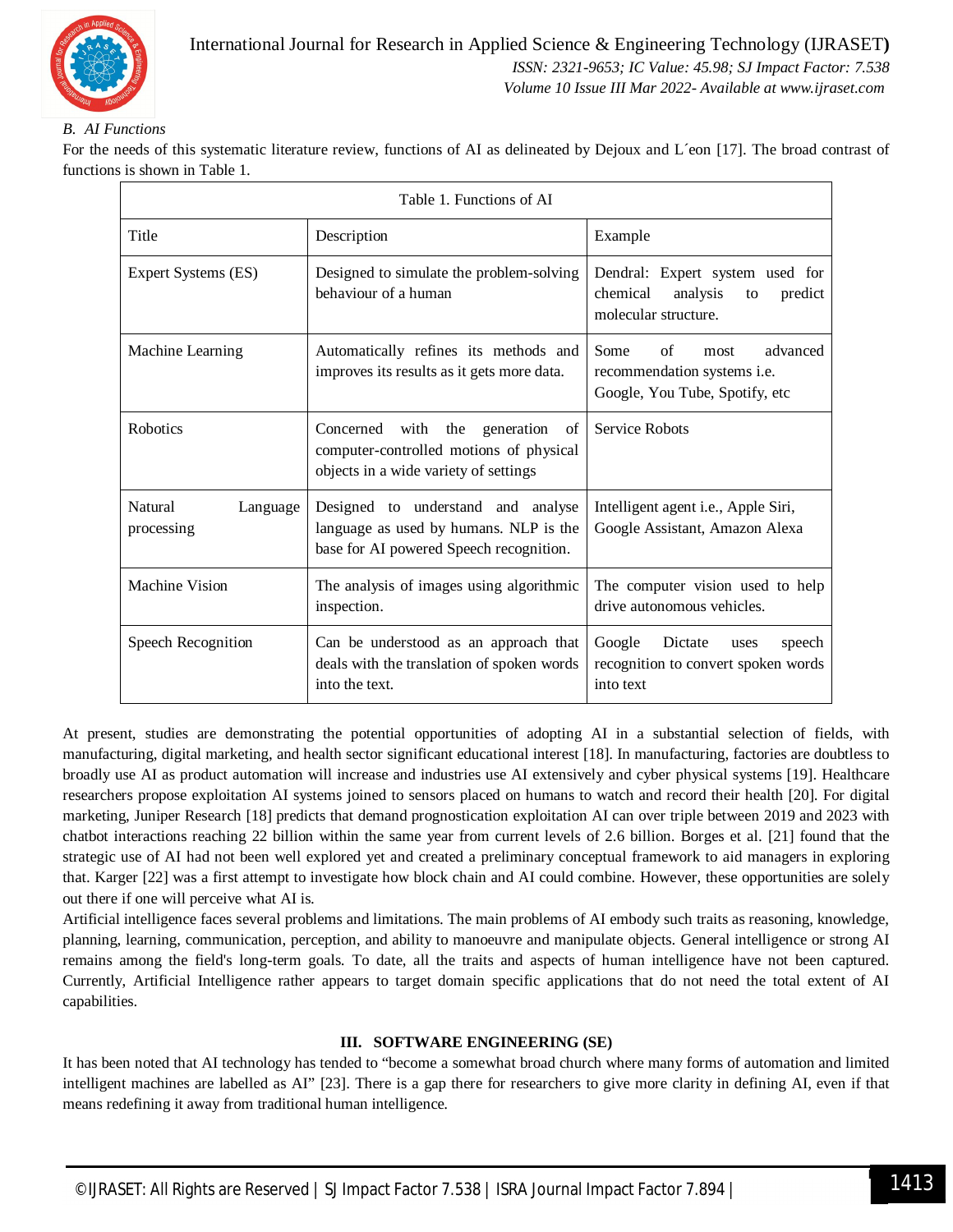

#### International Journal for Research in Applied Science & Engineering Technology (IJRASET**)**  *ISSN: 2321-9653; IC Value: 45.98; SJ Impact Factor: 7.538 Volume 10 Issue III Mar 2022- Available at www.ijraset.com*

Artificial Intelligence is concerned about creating intelligent machines, whereas Software engineering is the activity of procedure, designing, and deploying several the foremost complicated and difficult systems groupings has ever wanted to engineer. Software engineering is the systematic and scientific approach to develop, operate, maintain and to retire the product. Though Software engineering may be a terribly disciplined and systematic approach, it has some limitations and complications. 1) It is terribly tough to simulate the human mind or behaviour with the assistance of software engineering. 2) Computer consciousness is not possible in software engineering. 3) It is not possible to unravel NP's Complete problem quickly i.e., in polynomial time. 4) Development method models in software engineering use the sequential approach and fixed phases; this product is not flexible in nature. 5) Real time software is very difficult to engineer with the help of Software engineering. Lastly, since code is thus low cost to create thus software engineering validation methods don't seem to be of a lot of use in universe software development. Software development remains more of a craft than associate software engineering discipline owing to lack of rigor in vital processes of confirming and rising a style.

AI is fascinating for researchers from SE because it will give the initial technology and first (successful) applications furthermore as a testing atmosphere for concepts. The inclusion of analysis supports the facultative of human-enacted processes and will increase user acceptance. AI has potential to provide a base to overall SE methodology on a concrete technology, providing sufficient details for initial methodology and present reference technology clarifying the semantics of the current method. Additionally, different AI techniques naturally substituting/extending the chosen technology may be used for improved versions of the SE methodology.

#### *A. Aspects of Software Engineering*

The discipline of Software Engineering was born 1968 at the NATO conference in Garmisch-Partenkirchen, Germany [24][25]. It is the domain of adopting engineering principles that may be used for economical and effective development of high quality and principally terribly giant software products. The goal is to support software engineers and managers to develop higher code quicker with intelligent tools and methodology. In this act principles of research and synthesis ascertained. Research is the method of decomposing something into parts or modules with a mindset to understand the individual part. Methods from software engineering are developed to support the formal and unambiguous evocation of code needs from the users, to boost the usability of the systems, and to determine a binding and unambiguous definition of the ensuring system throughout and when software project definition is required. The research for Software Design & Architecture develops methods for the development, management, and analysis of depictions of abstract representations of the software system along with necessary tools and notations. Techniques to support the specialized programming of software are sophisticated to develop highly maintainable, efficient, and effective source code. Verification & Validation concerns with the design, development, and execution of tests and checks to learn defects or estimate the standard of elements of the code. Analysis for Implementation & Distribution is liable for the event of ways for the introduction at the customer's web site, support throughout operation, and integration in existing IT infrastructure.

Software engineering can be classified into two types namely programming knowledge and domain knowledge. The traditional view of the software development process begins with requirements specification and ends at maintaining the software. At each of the stages, different kinds of knowledge are required. At each of the two stages, design and coding exist as a cycle: error recognition and debugging. Experience shows that errors can occur at any stage of development.

#### *B. Issues with Software Engineering*

A basic drawback of software engineering is the long delay between the requirements specification and the delivery of a product. This long development cycle causes requirements to change before product arrival. There is the matter of phase independence of requirements, design, and codes in the software development process. Phase independence means if we have made any decision of change at any one level of the software development process, get fixed for the next level. Thus, the coding team is forced to code whenever there is some change in the requirement of the product.

#### **IV. FACTORS OF INTERACTION**

There are some factors that are required to discuss before discussing the interaction between AI and SE, as there is an increase of interest in using AI methods, tools, and techniques in the field of SE, there is also considerable interest in the use of SE Techniques in AI. These factors are objectives, communication, problems, issues, reasons for AI can be applicable to SE and reasons for SE can't be applicable to AI.

Understanding the level of communication between two areas of specialization is utmost important. The main objective of software engineering is to study, build and improve the good quality software so that an efficient software can be built in less time and cost.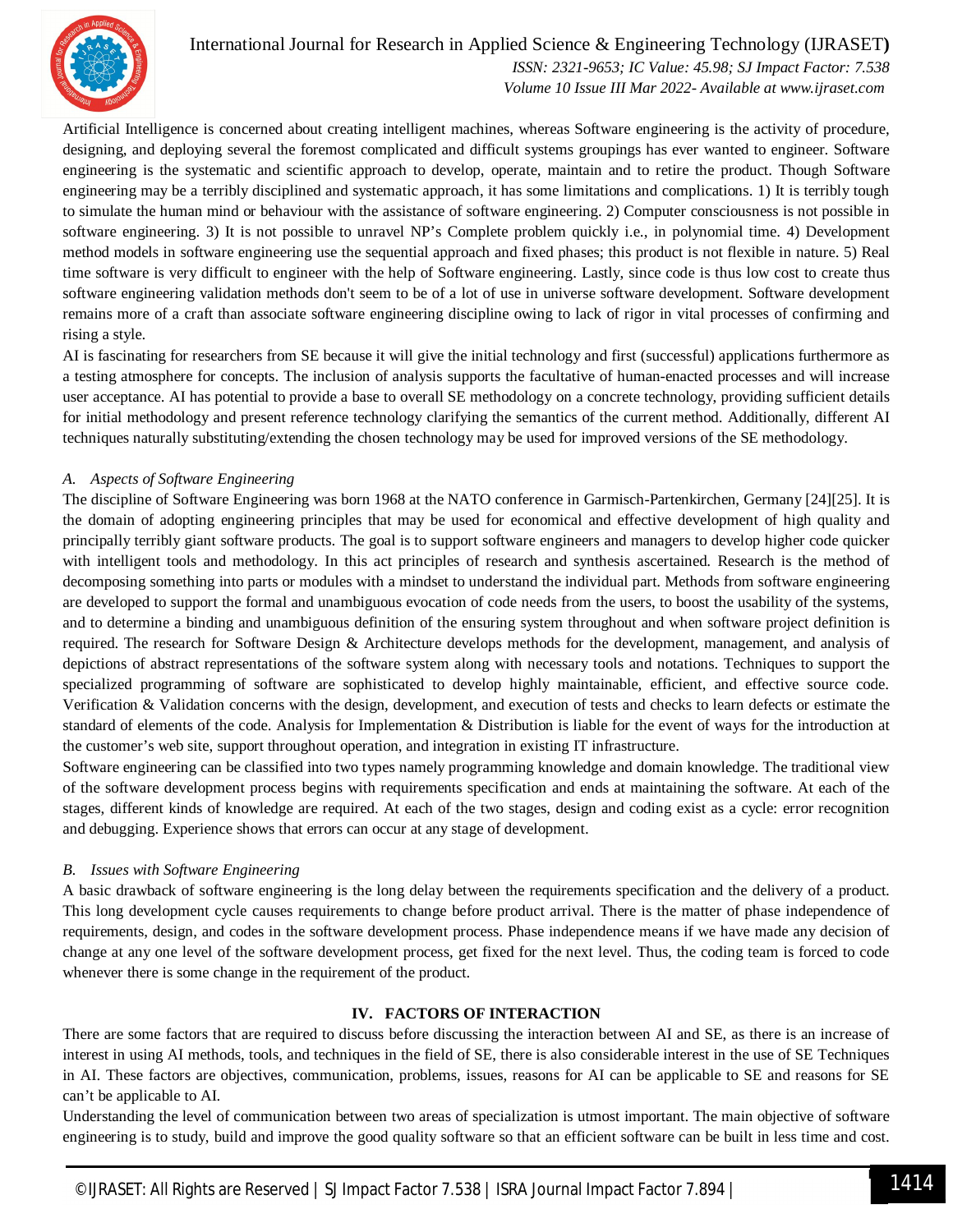

#### International Journal for Research in Applied Science & Engineering Technology (IJRASET**)**

 *ISSN: 2321-9653; IC Value: 45.98; SJ Impact Factor: 7.538 Volume 10 Issue III Mar 2022- Available at www.ijraset.com*

These objectives create some problems like productivity, maintenance, reliability, and reuse of software. Resembling software engineering, artificial intelligence has additional objectives and issues too.

Several researchers have carried research that specialise in resolution of the problems that end up in solution of the problem. Although this level of communication between objectives and problems is not at the number of solutions [26]**.** Probability of exchange of answers from one field to a different field is the main issue in interaction at solution level. Research should be problem oriented rather than solution oriented. The solution should be fit for the problem. Bridge the gap between the AI and SE at the level of solution without reference to objective leads to several misconceptions between these two fields. SE is an associate engineering discipline to develop and maintain quality software in the most optimum manner. For these numerous methodologies are required for software development and maintenance and numerous tools are developed to support these methodologies. The dealing drawback is that the one in every of the factors that is to be thought of whereas getting to perform associate interaction between AI and SE. Each field works on totally different issues. AI deals with problems for which solution methods are not well understood. As a result, researchers in AI have developed better programming tools and methodologies. SE deals with the matter to simulate human behaviour and computer consciousness which is not potential in software engineering. Mostly, process models in software engineering use the sequential approach and fixed phases therefore real time software is extremely troublesome to engineer with the assistance of software engineering. As we all know that each of these fields have totally different problems to deal with. AI deals with problems like implementing human behaviour and human emotions and intelligence within the software, whereas Software Engineering deals with the issues such as productivity, maintenance, and reliability of software. However, the issues from both fields are communicated and share information with each other.

#### *A. Supporting Factors*

AI's methods, tools and techniques are applicable to SE. As a result, they are interdependent. For instance, (1) Automatic Programming (AP) in AI is similar to software engineering and this represents a new paradigm for SE within the future research. (2) Expert systems technology is adequately productive and mature enough to produce vital solutions to certain aspects of the SE methods. (3) AI development and maintenance environments are appropriate for direct application to the SE process. (4) AI practice and techniques may be applied to the software design process. (5) The AI fast prototyping model is helpful as a SE paradigm.

#### *B. Factors limiting the interaction:*

Moreover, SE methods and tools can not necessarily be applicable to AI because, (1) Method models in software engineering use the sequential approach and fixed phases, hence not appropriate to AI. (2) It is hard to simulate human behaviour with the assistance of software engineering. (3) Computational consciousness isn't possible with software engineering. (4) Professional systems can't be identified properly and therefore SE techniques don't apply in expert systems. (5) AI software is simple to keep up and is being developed at its own pace therefore SE is not needed. (6) AI is deeply divided into subfields that usually fail to speak with one another therefore difficult to act with SE.

The interaction between AI and SE is not one way. Software engineering is regarding constructing usable, sensible systems; the dearth of those qualities in its product is one in every of AI's biggest failings. AI purists, the cognitive feature scientists specialise in understanding human intelligence, could acknowledge no interest within the reliability of their models. However human intelligence exhibits qualities (the nature of the interest in reliability may be different within different streams of AI but the necessity for reliability is the same) that software engineers consider as vital in a helpful system. It could, therefore, benefit AI work if a transfer of SE methodologies resulted in the rise in AI system robustness and reliability.

Framework of interaction between AI and SE has four major categories of collaboration between AI and SE such as: (1) software system support environment; that encompasses work on reducing the effective quality of software system development for the software development engineer. This reduction of quality is achieved by creating the computer system to do additional work than human and supply support for the software system development process. (2) AI tools and techniques in a typical software system: The software system being developed need not to be AI software, however the support setting may equally to be with AI. The explanation to incorporate this category is that the foremost ways designed to produce over rudimentary help to the struggling developer, quickly attain the purpose wherever the data is required inside the support setting and heuristic deciding jointly becomes essential. The data required during this category is the application domain data and software system development data each generally and system specific approach. The necessity for pragmatic selections comes from a need to issue timely warnings and specific forms of help to the developer while not overwhelming and distracting him with either the inaccurate or the apparent.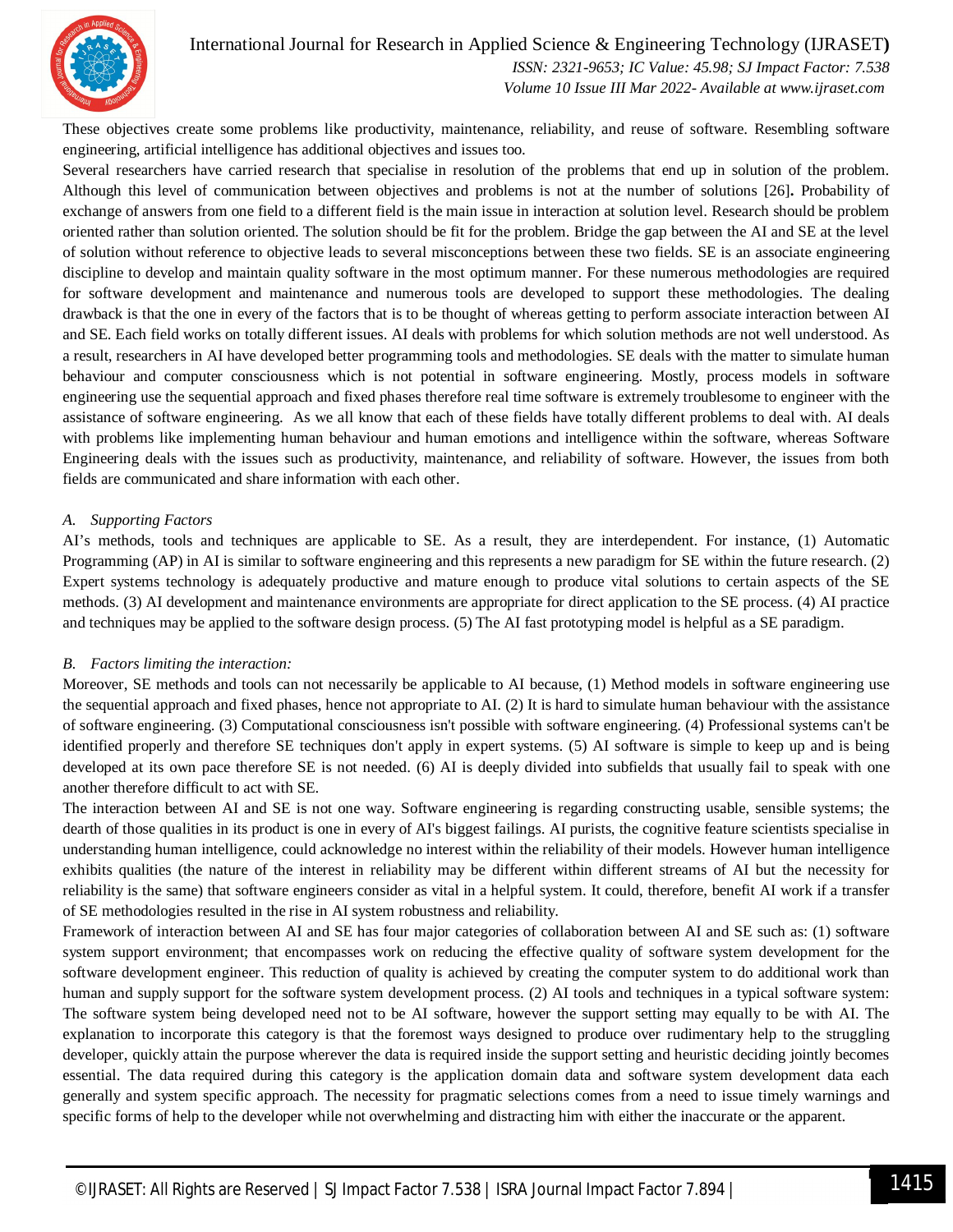

 *Volume 10 Issue III Mar 2022- Available at www.ijraset.com*

The role of the second category of interaction is obvious and important. (3) Use of typical software system technology in AI systems: in this conventional software development, the world has spent a great deal of effort on finding well outlined ways to get sturdy and reliable merchandise expeditiously.

AI systems developers, though facing somewhat totally different issues, still face several identical obstacles to the assembly of quality software products. Much of the conventional wisdom accumulated in the SE world can be imported into AI software development (4) Methodological considerations: conventional SE and therefore the development of sensible AI software systems have a lot in common, however they even have some critical variations that are forcefully within the various methodologies. The main point is that they are all answered differently which depends upon whether they are contemplating a conventional software system or AI one. The different sets of answers point to different development methodologies. Hence the interest in methodological consideration issues in the overlap area. These four classes concern the way the interaction affects the software development process of both conventional SE and AI systems Interaction between SE and AI.

#### *C. Interaction Between SE and AI*

In the last decades, the disciplines of Artificial Intelligence and Software Engineering have developed on an individual basis without much collaboration of research results. However, both the fields have individual benefits and limitations. This situation opens several potentialities and ideas for research. One possibility is that the scientist applies the strategies and techniques of AI onto SE in order that benefits of each field are summed up and limitations can scale back as much as possible. While the intersections between AI and SE are currently rare, they are multiplying and growing. Initial points of contact emerged from the appliance of techniques from one discipline to the opposite [27]. Today, strategies and techniques from each discipline support the practice and analysis within several different research domains.

Systematic software development which includes Requirements Engineering (RE), source code (CE)), project management (PM), Design Engineering (DE) methodologies help to build intelligent software systems using advanced data. While Artificial Intelligence discipline uses advanced data analysis techniques (DAI) and Knowledge Acquisition (KA) techniques [28] help to build EF and intelligent ambient systems like Domain Modelling (DM) techniques support the structure of requirements for software systems and product lines. Case-Based Reasoning (CBR) is used to support the retrieval and management of data in EF. Information Agents are used in SE to simulate development processes or to distribute and explain altering requests.

#### **V. CONCLUSION**

It can be concluded that a robust connection exists between Artificial Intelligence and Software Engineering that offer a bigger potential for future research work. Several new applications and research fields of interest to both disciplines can be developed covering knowledge-based systems for learning software organization and the development of computational intelligence. In this paper many research fields have been identified for long term research work fascinating both the disciplines. Wider debate is needed into the Software Engineering and Artificial Intelligence interaction, especially in the long term, with some studies specifically showing that the strategic use of AI technologies for customer and employee engagement has not been well exploited yet [21][29]. A specific domain that is currently lacking in research for Artificial Intelligence; previous research has examined the fear of computers and have not accounted for new and evolving technologies.

#### **REFERENCES**

- [1] Coombs, "Will Covid-19 be the tipping point for the Intelligent Automation of work? A review of the debate and implication for research". International Journal of Information Management, vol. 55 Article 102182. 2020
- [2] D. Dennehy, "Ireland post-pandemic: Utilizing AI to kick-start economic recovery." Cutter Business Technology Journal, vol. 33 Issue 11, pp. 22-27. 2020.
- [3] S. Russel & P. Norvig. "Artificial Intelligence: A Modern Approach", 4<sup>th</sup> ed. N.J.: Prentice Hall, 2020
- [4] J. F. Allen, "AI growing up: The changes and opportunities.", AI Magazine, vol. 19 issue 4, pp. 13–23, 1998.
- [5] S. Bhatnagar, A. Alexandrova, S. Avin, S. Cave, L. Cheke, M. Crosby, & R. J. Hernandez- Brachman, AAAI—more than the sum of its parts, 2005 AAAI Presidential Address. In AI Magazine, 27 pp. 19–34, 2006.
- [6] M. A. Hearst, & H. Hirsh, "AI's greatest trends and controversies.", IEEE Intelligent, vol. 8-17, 2000.
- [7] N. J. Nilsson, "The quest for artificial intelligence: A history of ideas and achievements", 2009.
- [8] M. Minsky, "The society of mind. New York: Simon and Schuster", 1958.
- [9] Y. LeCun, Y. Bengio, & G. Hinton, "Deep Learning. Nature", vol. 521, pp. 436–444, 2015.
- [10] J. Hendler. "Experimental AI Systems", Journal of Experimental and Theoretical AI, vol. 7, pp. 1-5, 1995.
- [11] P. Langley, Artificial Intelligence AISB Quarterly, 2011.
- [12] R. Kurzwell, The singularity is near New York; Viking. 2005.
- [13] J. Hern´andez-Orallo, "The measure of all minds: Evaluating natural and artificial", Cambridge: Cambridge University Press, 2017.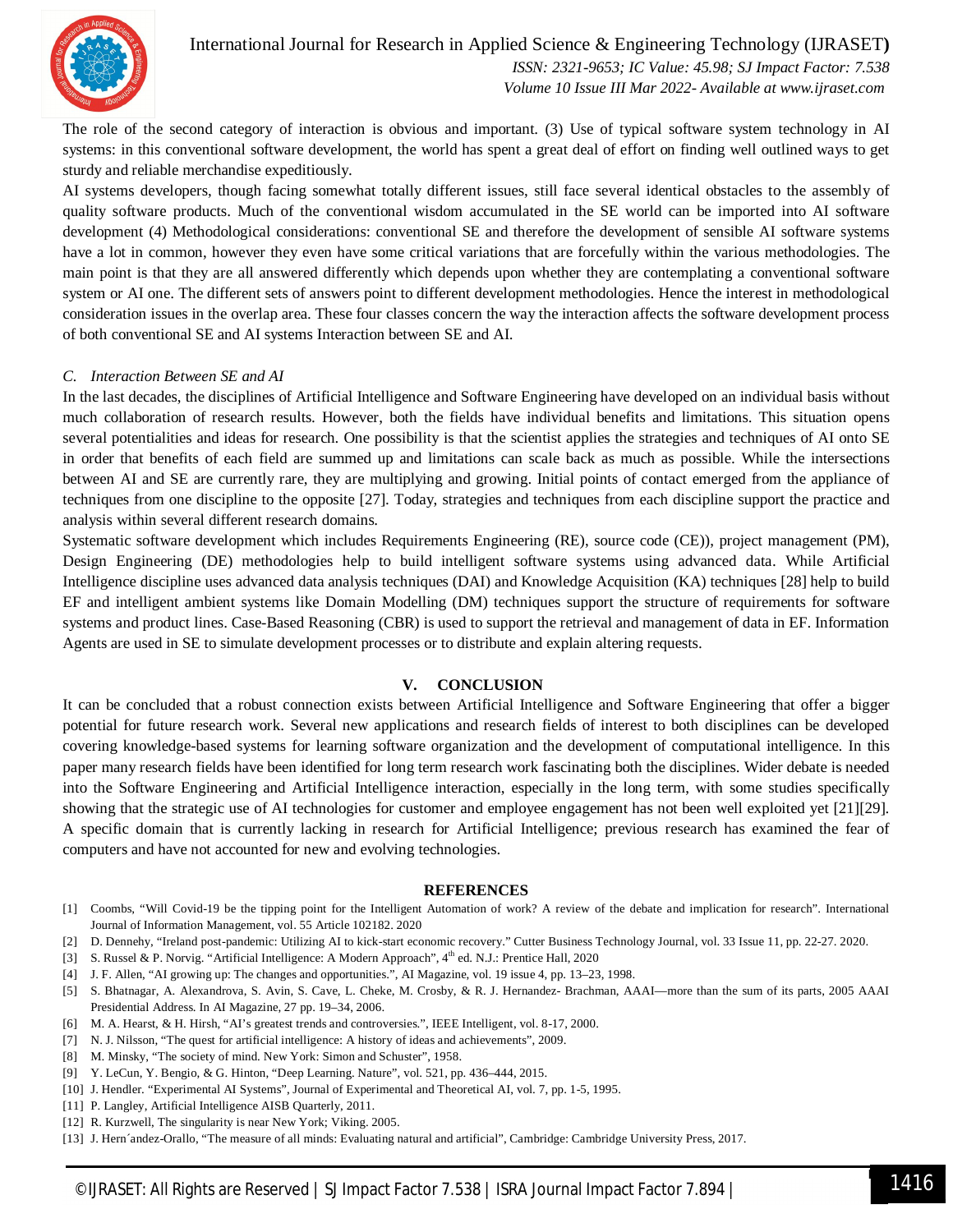

### International Journal for Research in Applied Science & Engineering Technology (IJRASET**)**

 *ISSN: 2321-9653; IC Value: 45.98; SJ Impact Factor: 7.538*

 *Volume 10 Issue III Mar 2022- Available at www.ijraset.com*

- [14] W. Wahlster, "Einführung in die Methoden der Künstlichen Intelligenz", University of Saarbrücken, Germany, Lecture Notes, 2002.
- [15] M. M. Richter, Artificial Intelligence, University of Calgary, Canada, Lecture Notes, 2004.
- [16] A. Abecker, Wissensbasierte Systeme, Berufsakademie Mosbach, Lecture Notes, 2002.
- [17] L. Deng, & E. Leon, "Metamorphose des managers ", (1<sup>st</sup> ed.), France: Pearson, 2018.
- [18] "AI in retail. segment analysis, vendor positioning & market", Juniper Research, 2018.
- [19] L. Wang, & X.V. Wang, "Outlook of cloud, CPS and IoT in manufacturing. Cloud-Based Cyber-Physical Systems in Manufacturing", pp. 377–398, Cham: Springer, 2016.
- [20] B. Rubik & H. Jabs, "Artificial intelligence and the human biofield: New opportunities and challenges", Cosmos and History, vol. 14(1), pp. 153-162, 2018.
- [21] A. F. Borges, Laurindo, F. J, M. M. Spinola, R.F. Goncalves & Mattos, C.A. ,2021.
- [22] E. Karger, "Combining Blockchain and Artificial Intelligence Literature Review and State of the Art", ICIS 2020 Proceedings, 2020.
- [23] Y. K. Dwivedi., L. Hughes, E. Ismagilova, G. Aarts, C. Coombs, Crick, T. Medaglia, "Artificial Intelligence (AI): Multidisciplinary perspectives on emerging challenges, opportunities, and agenda for research, practice, and policy", International Journal of Information Management, 57, Article 101994, 2021.
- [24] P. Naur and B. Randell, "Software Engineering: Report of a conference", sponsored by the NATO Science Committee, Garmisch, Germany 7-11 Oct. 1968, 1968.
- [25] C. L. Simons, I. C. Parmee, and P. D. Coward, "35 years on: to what extent has software engineering design achieved its goals?", IEEE Proceedings Software, vol. 150, pp. 337-50, 2003.
- [26] W.T. Tsai, K.G. Heisler, D. Volovik, "A critical look at the relationship between AI and SE", IEEE, University of Minnesota, Minneapolis, CH2636-9/88/0000/0002, 1988.
- [27] D. Partridge, "Artificial intelligence, and software engineering: understanding the promise of the future", Chicago: Glenlake Pub. Co. Fitzroy Dearborn Publishers, ISBN 1-57958-062-9, 2000.
- [28] A. Birk, D. Surmann, and K.D. Althoff, "Applications of knowledge acquisition in experimental software engineering," presented at 11th European Knowledge Acquisition Workshop (EKAW'): Knowledge Acquisition, Modeling, and Management, Berlin, Germany, 1999.
- [29] D. Gursoy, O.H. Chi, L. Lu & R. Nunkoo, "Customer acceptance of artificially intelligent (AI) device use in service delivery", International Journal of Information Management, 49, 157–169, 2019.
- [30] A. M. Turing, "Preparing for the future of artificial intelligence", Computing machinery and intelligence. Mind, LIX, 433–460. U.S. National Science and Technology Council. Washington DC: Government Printing Office, 2016.
- [31] J.C. Sipior, "Considerations for development and use of AI in response to COVID-19", International Journal of Information Management, 55, Article 102170, 2020.
- [32] P. H. Winston, Artificial intelligence, 3rd (repr. with corrections 1993) ed. Reading, Mass.: Addison Wesley, ISBN: 0-201-53377-4, 1993.